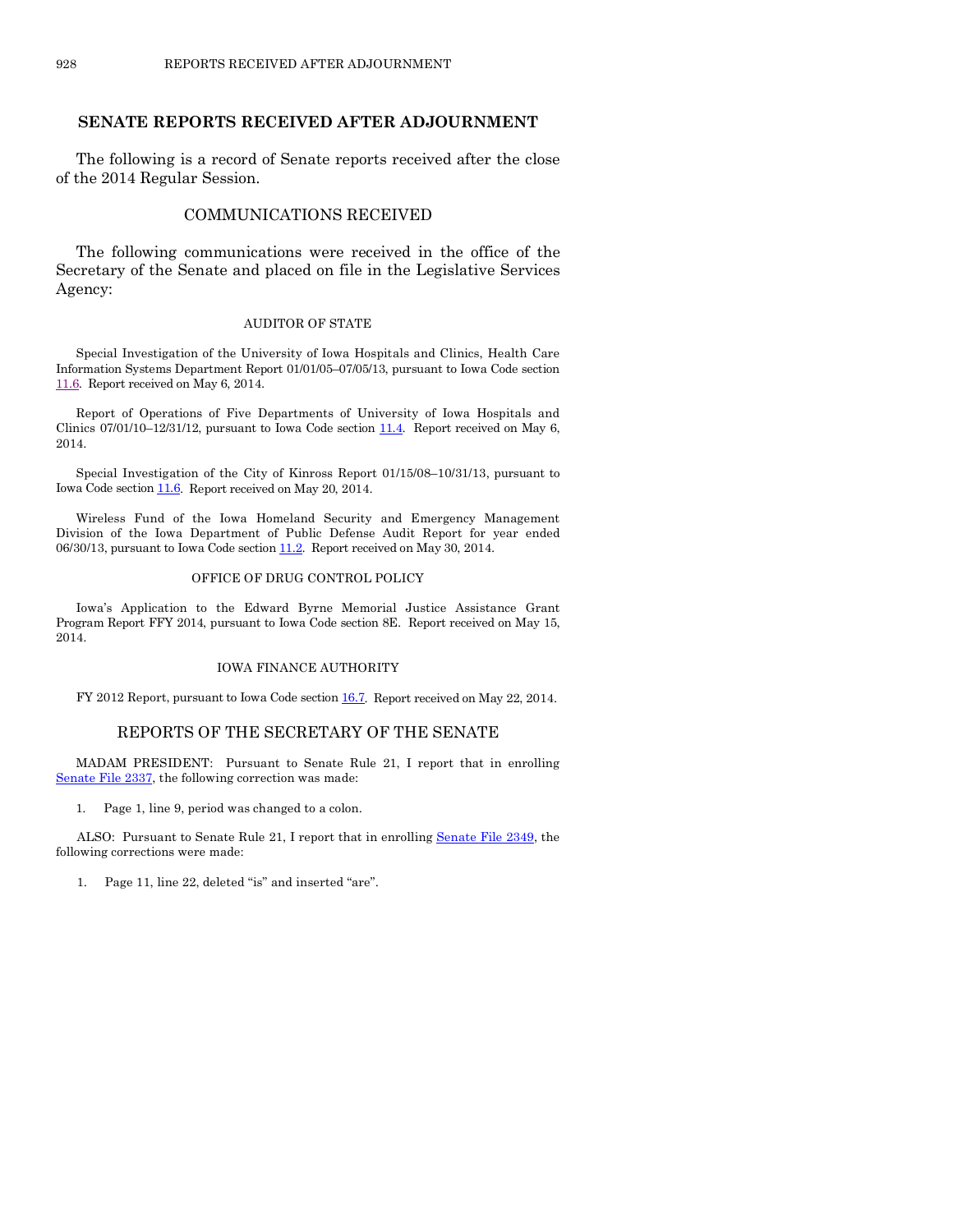- 2. Page 12, line 32, removed the italics on "a."
- 3. Page 13, line 6, struck through "2,500,000" to be consistent with original intended language.

MICHAEL E. MARSHALL Secretary of the Senate

## BILLS ENROLLED, SIGNED, AND SENT TO GOVERNOR

### The Secretary of the Senate submitted the following reports:

MADAM PRESIDENT: The Secretary of the Senate respectfully reports that the following bills have been enrolled, signed by the President of the Senate and the Speaker of the House, and presented to the Governor for his approval on this 2nd day of May, 2014.

Senate Files 303, 383, 2130, 2196, 2239, 2297, 2337, 2340, 2342, 2343, 2344, 2347, 2349, 2352, 2355, 2359, 2360, 2362, 2363, and 2364.

> MICHAEL E. MARSHALL Secretary of the Senate

# SENATE BILLS APPROVED, ITEM VETOED, AND VETOED AFTER ADJOURNMENT

The following is a record of action by the Governor transmitted to the Secretary of State after the close of the 2014 Regular Session:

#### SENATE BILLS APPROVED

**[Senate File 303](http://coolice.legis.iowa.gov/Cool-ICE/default.asp?Category=billinfo&Service=Billbook&frame=1&GA=85&hbill=SF303)**–Relating to veterans, military service members, and certain survivor beneficiaries and including effective date and retroactive applicability provisions. Approved May 26, 2014.

**[Senate File 383](http://coolice.legis.iowa.gov/Cool-ICE/default.asp?Category=billinfo&Service=Billbook&frame=1&GA=85&hbill=SF383)**–Relating to the sealing of juvenile delinquency records. Approved May 23, 2014.

**[Senate File 2130](http://coolice.legis.iowa.gov/Cool-ICE/default.asp?Category=billinfo&Service=Billbook&frame=1&GA=85&hbill=SF2130)**–Relating to and making transportation and other infrastructurerelated appropriations to the Department of Transportation, including allocation and use of moneys from the road use tax fund and the primary road fund, and including effective date provisions. Approved May 30, 2014.

**[Senate File 2196](http://coolice.legis.iowa.gov/Cool-ICE/default.asp?Category=billinfo&Service=Billbook&frame=1&GA=85&hbill=SF2196)**–Relating to programs and services under the purview of the department of public health, and including effective date provisions. Approved May 23, 2014.

**[Senate File 2239](http://coolice.legis.iowa.gov/Cool-ICE/default.asp?Category=billinfo&Service=Billbook&frame=1&GA=85&hbill=SF2239)**–Relating to elder abuse and providing penalties. Approved May 23, 2014.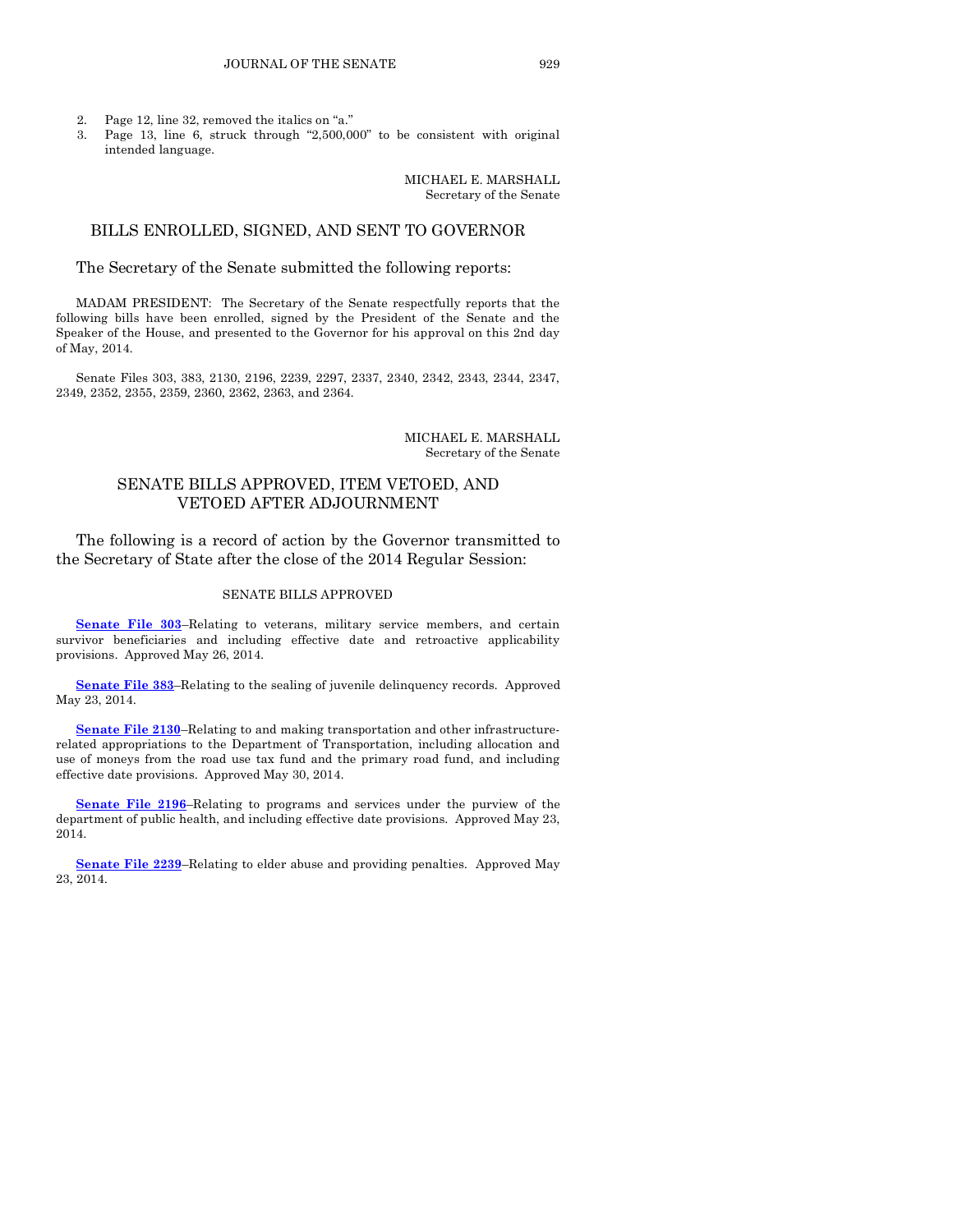**[Senate File 2297](http://coolice.legis.iowa.gov/Cool-ICE/default.asp?Category=billinfo&Service=Billbook&frame=1&GA=85&hbill=SF2297)**–Relating to the criminal transmission of a contagious or infectious disease, providing penalties, and including effective date provisions. Approved May 30, 2014.

**[Senate File 2337](http://coolice.legis.iowa.gov/Cool-ICE/default.asp?Category=billinfo&Service=Billbook&frame=1&GA=85&hbill=SF2337)**–Relating to the child and dependent care credit available against the individual income tax, and including retroactive applicability provisions. Approved May 30, 2014.

**[Senate File 2340](http://coolice.legis.iowa.gov/Cool-ICE/default.asp?Category=billinfo&Service=Billbook&frame=1&GA=85&hbill=SF2340)**–Modifying provisions applicable to the solar energy system tax credit, and including effective date and retroactive applicability provisions. Approved May 30, 2014.

**[Senate File 2342](http://coolice.legis.iowa.gov/Cool-ICE/default.asp?Category=billinfo&Service=Billbook&frame=1&GA=85&hbill=SF2342)**–Relating to and making appropriations to certain state departments, agencies, funds, and certain other entities, providing for regulatory authority, and other properly related matters, and including effective date and retroactive applicability provisions. Approved May 30, 2014.

**[Senate File 2343](http://coolice.legis.iowa.gov/Cool-ICE/default.asp?Category=billinfo&Service=Billbook&frame=1&GA=85&hbill=SF2343)**–Relating to qualification requirements for the renewable energy tax credit. Approved May 30, 2014.

**[Senate File 2344](http://coolice.legis.iowa.gov/Cool-ICE/default.asp?Category=billinfo&Service=Billbook&frame=1&GA=85&hbill=SF2344)**–Relating to renewable fuels, by providing for biobutanol and biobutanol blended gasoline, modifying the rate of the E-15 plus gasoline promotion tax credit and extending provisions for renewable fuel tax credits and a biodiesel production refund, and including effective date and retroactive applicability provisions. Approved May 21, 2014.

**[Senate File 2347](http://coolice.legis.iowa.gov/Cool-ICE/default.asp?Category=billinfo&Service=Billbook&frame=1&GA=85&hbill=SF2347)**–Relating to the funding of, the operation of, and appropriation of moneys to the college student aid commission, the department for the blind, the department of education, and the state board of regents, and providing for related matters. Approved May 30, 2014.

**[Senate File 2352](http://coolice.legis.iowa.gov/Cool-ICE/default.asp?Category=billinfo&Service=Billbook&frame=1&GA=85&hbill=SF2352)**–Relating to the additional homestead credit for certain disabled veterans and including effective date and applicability provisions. Approved May 26, 2014.

**[Senate File 2355](http://coolice.legis.iowa.gov/Cool-ICE/default.asp?Category=billinfo&Service=Billbook&frame=1&GA=85&hbill=SF2355)**–Relating to matters under the purview of the Department of Transportation, establishing a fee, and including effective date provisions. Approved May 30, 2014.

**[Senate File 2359](http://coolice.legis.iowa.gov/Cool-ICE/default.asp?Category=billinfo&Service=Billbook&frame=1&GA=85&hbill=SF2359)**–Relating to the administration of certain economic development programs by the economic development authority and including effective date and retroactive applicability provisions. Approved May 30, 2014.

**[Senate File 2360](http://coolice.legis.iowa.gov/Cool-ICE/default.asp?Category=billinfo&Service=Billbook&frame=1&GA=85&hbill=SF2360)**–Creating the medical cannabidiol Act and providing penalties and including effective date provisions. Approved May 30, 2014.

**[Senate File 2362](http://coolice.legis.iowa.gov/Cool-ICE/default.asp?Category=billinfo&Service=Billbook&frame=1&GA=85&hbill=SF2362)**–Relating to pari-mutuel racetracks, including by providing for live dog racing at pari-mutuel dog racetracks, providing for alternative licensure for dog racetracks, and establishing fees, and including effective date provisions. Approved May 30, 2014.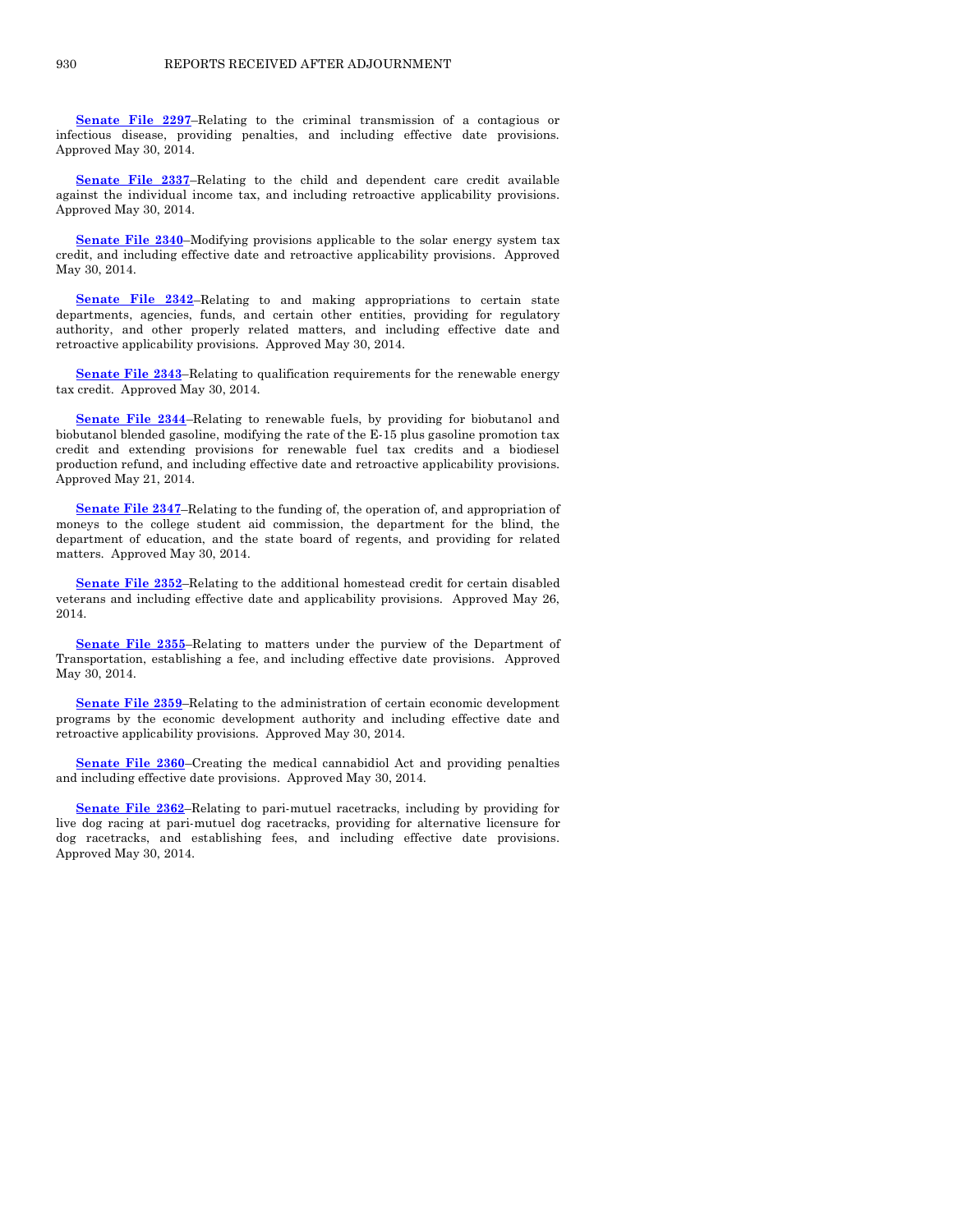**[Senate File 2364](http://coolice.legis.iowa.gov/Cool-ICE/default.asp?Category=billinfo&Service=Billbook&frame=1&GA=85&hbill=SF2364)**–Relating to state regulatory matters by exempting from sales tax the furnishing of certain environmental testing services, modifying the registration and regulation of motorsports recreational vehicles, recreational vehicle operators, and recreational vehicle cargo, and including fees, penalties, and effective date provisions. Approved May 30, 2014.

#### GOVERNOR'S ITEM VETO MESSAGE

### **[Senate File 2349](http://coolice.legis.iowa.gov/Cool-ICE/default.asp?Category=billinfo&Service=Billbook&frame=1&GA=85&hbill=SF2349)**

May 30, 2014

The Honorable Matt Schultz Secretary of State of Iowa State Capitol Des Moines, Iowa 50319

Dear Mr. Secretary:

I hereby transmit [Senate File 2349](http://coolice.legis.iowa.gov/Cool-ICE/default.asp?Category=billinfo&Service=Billbook&frame=1&GA=85&hbill=SF2349) an Act relating to and making appropriations to state departments and agencies from the rebuild Iowa infrastructure fund, the technology reinvestment fund, and the revenue bonds capitals II fund, and providing for related matters, and including effective date provisions.

Several vetoes of spending in [Senate File 2349](http://coolice.legis.iowa.gov/Cool-ICE/default.asp?Category=billinfo&Service=Billbook&frame=1&GA=85&hbill=SF2349) are needed so that our state can maintain a balanced, sustainable and predictable budget. I am supportive of the many programs and policy goals that would be achieved by some of these appropriations. However, in order to maintain a sustainable budget, tough choices must be made to control spending. The overall level of spending must be kept within limits that will serve our state well in the long term. Fiscal responsibility requires that \$41 million in taxpayer funded spending be vetoed from this legislation. In order to grow good-paying jobs in Iowa, we need to keep our fiscal house in order.

[Senate File 2349](http://coolice.legis.iowa.gov/Cool-ICE/default.asp?Category=billinfo&Service=Billbook&frame=1&GA=85&hbill=SF2349) is approved on this date with the following exceptions, which I hereby disapprove.

I am unable to approve the item designated as Section 1, subsection 1, in its entirety. This item would provide \$4,000,000 for routine maintenance of state buildings and facilities. The effect of this disapproval saves \$4,000,000 in spending and helps us achieve our goal of a balanced budget.

I am unable to approve the designated portion of the item designated as Section 1, subsection 7, lettered paragraph b. This item would give \$2,000,000 in taxpayer dollars for a pharmacy building at the University of Iowa for FY 2014–2015. The effect of this disapproval saves \$2,000,000 in spending and helps us achieve our goal of a balanced budget. This item veto preserves funding in future fiscal years for this building. This item veto preserves funding totaling \$64,300,000 in future fiscal years for this building.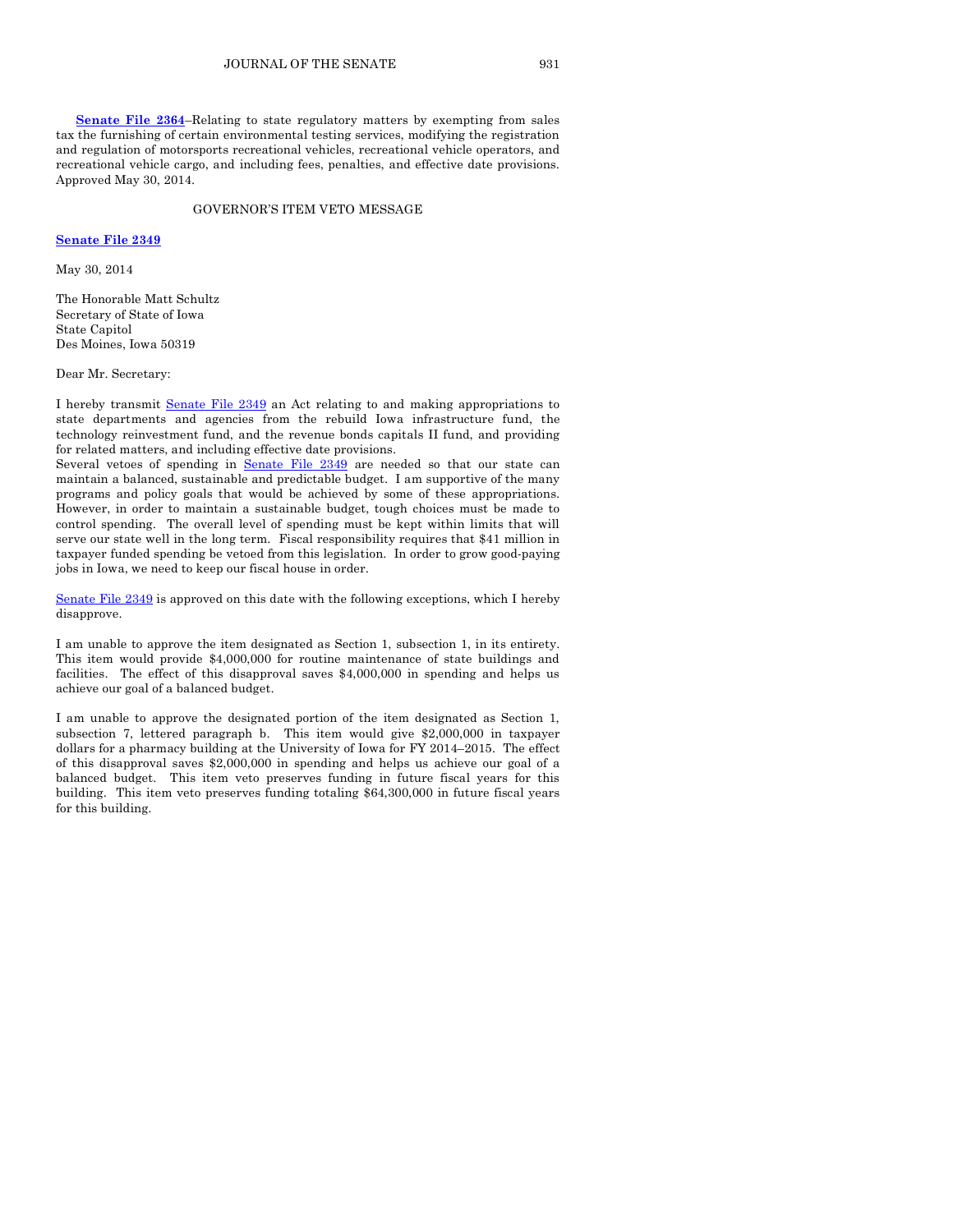I am unable to approve the designated portion of the item designated as Section 1, subsection 7, lettered paragraph c. This item would give \$2,000,000 in taxpayer dollars for a biosciences building at the Iowa State University for FY 2014–2015. The effect of this disapproval saves \$2,000,000 in spending and helps us achieve our goal of a balanced budget. This item veto preserves funding totaling \$50,000,000 in future fiscal years for this building.

I am unable to approve the designated portion of the item designated as Section 1, subsection 7, lettered paragraph c. This item would give \$2,000,000 in taxpayer dollars for an educational center for teach education and preparation building at the University of Northern Iowa for FY 2014–2015. The effect of this disapproval saves \$2,000,000 in spending and helps us achieve our goal of a balanced budget. This item veto preserves funding totaling \$30,900,000 in future fiscal years for this building.

I am unable to approve the item designated as Section 7 in its entirety. This item deappropriates the final year of funding from the Rebuild Iowa Infrastructure Fund to the following Board of Regents projects: Agriculture and Biosystems Engineering Complex at Iowa State University, the Dental Sciences Building at the University of Iowa, and the Bartlett Hall renovation at the University of Northern Iowa. As these projects are already in progress, funding for them is crucial. The effect of this action reinstates these appropriations for Fiscal Year 2015.

I am unable to approve the item designated as Section 10 in its entirety. This item would give an additional \$10,000,000 in taxpayer dollars for major repairs and maintenance of state buildings. The effect of this disapproval saves \$10,000,000 in spending and helps us achieve our goal of a balanced budget. It leaves \$14,000,000 still available for major repairs and maintenance of state buildings.

I am unable to approve the item designated as Sections 17 and 18 in their entirety. Section 17 would delay the funding of the Technology Reinvestment Fund from the General Fund for another year. Section 18 provides the funding for the Technology Reinvestment Fund for FY 2015 from the Rebuild Iowa Infrastructure Fund. I recommend the funding for the Technology Reinvestment Fund come out of the General Fund as required by statute. Changing funding sources makes it hard for taxpayers to follow the budget and hurts transparency. The effect of this disapproval would be to stop this shift and restore compliance with the Iowa Code to provide stability and predictability.

I am unable to approve the item designated as Division VI in its entirety. This item would give \$4,000,000 in taxpayer dollars to the Resources Enhancement and Protection fund (REAP). The effect of this disapproval saves \$4,000,000 in spending and helps us achieve our goal of a balanced budget. The REAP program has \$16,000,000 still available in other appropriation bills for this year, representing an increase of \$2,000,000 available for REAP over last year.

I am unable to approve the item designated as Section 20 in its entirety. This item would exempt certain leases for state office space in downtown Des Moines from the competitive bidding process. I believe competitive bidding serves the best interest of taxpayers.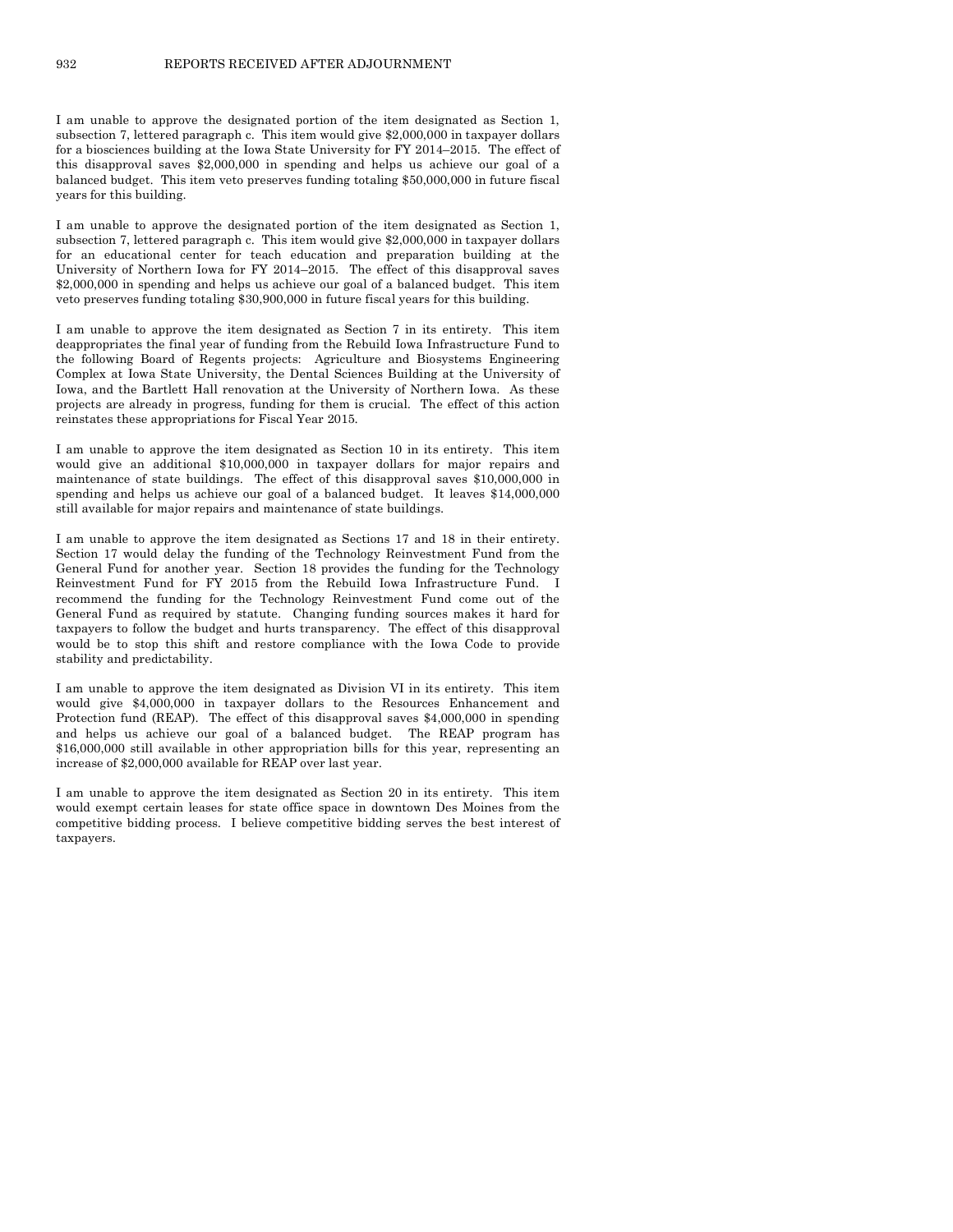For the above reasons, I respectfully disapprove the designated items in accordance with Amendment IV of the Amendments of 1968 to the Constitution of the State of Iowa. All other items i[n Senate File 2349](http://coolice.legis.iowa.gov/Cool-ICE/default.asp?Category=billinfo&Service=Billbook&frame=1&GA=85&hbill=SF2349) are hereby approved as of this date.

Sincerely,

TERRY E. BRANSTAD Governor

### GOVERNOR'S VETO MESSAGE

**[Senate File 2363](http://coolice.legis.iowa.gov/Cool-ICE/default.asp?Category=billinfo&Service=Billbook&frame=1&GA=85&hbill=SF2363)**

May 30, 2014

The Honorable Matt Schultz Secretary of State of Iowa State Capitol Des Moines, Iowa 50319

Dear Mr. Secretary:

I hereby transmit **[Senate File 2363](http://coolice.legis.iowa.gov/Cool-ICE/default.asp?Category=billinfo&Service=Billbook&frame=1&GA=85&hbill=SF2363)**, relating to state and local finances by making transfers and appropriations, providing for properly related matters, and including effective date and applicability provisions, is hereby disapproved and transmitted to you in accordance with Amendment IV of the Amendments of 1968 to the Constitution of the State of Iowa.

[Senate File 2363](http://coolice.legis.iowa.gov/Cool-ICE/default.asp?Category=billinfo&Service=Billbook&frame=1&GA=85&hbill=SF2363) is hereby disapproved on this date.

I am unable to approv[e Senate File 2363](http://coolice.legis.iowa.gov/Cool-ICE/default.asp?Category=billinfo&Service=Billbook&frame=1&GA=85&hbill=SF2363) for the following reasons:

[Senate File 2363](http://coolice.legis.iowa.gov/Cool-ICE/default.asp?Category=billinfo&Service=Billbook&frame=1&GA=85&hbill=SF2363) attempts to use one-time dollars to pay for special projects and pay down bonds. In total, it contains nearly \$140 million dollars in one-time spending.

Currently, the State of Iowa has a healthy ending balance. However, the most recent state revenue projection, which occurred since the legislature adjourned, shows significant decline in projected revenues. This information was not available to the legislature during the time this legislation was approved. With this new information, it is very important we continue to be prudent with taxpayer dollars.

When I took office in 2011, I proposed a two year budget with a five year projection. My budget is fiscally sound, predictable and sustainable for the long term. Long term budgeting isn't easy and requires very difficult decisions to align projected spending with revenue.

In 2013, the legislature and I made multi-year commitments with the \$4.4 billion property tax cut and education reform that included investing in our teachers and students. These were historic commitments to the people of Iowa and commitments we must keep to Iowa taxpayers, schools and local governments. Signing this spending bill could jeopardize our ability to fund those commitments in the future.